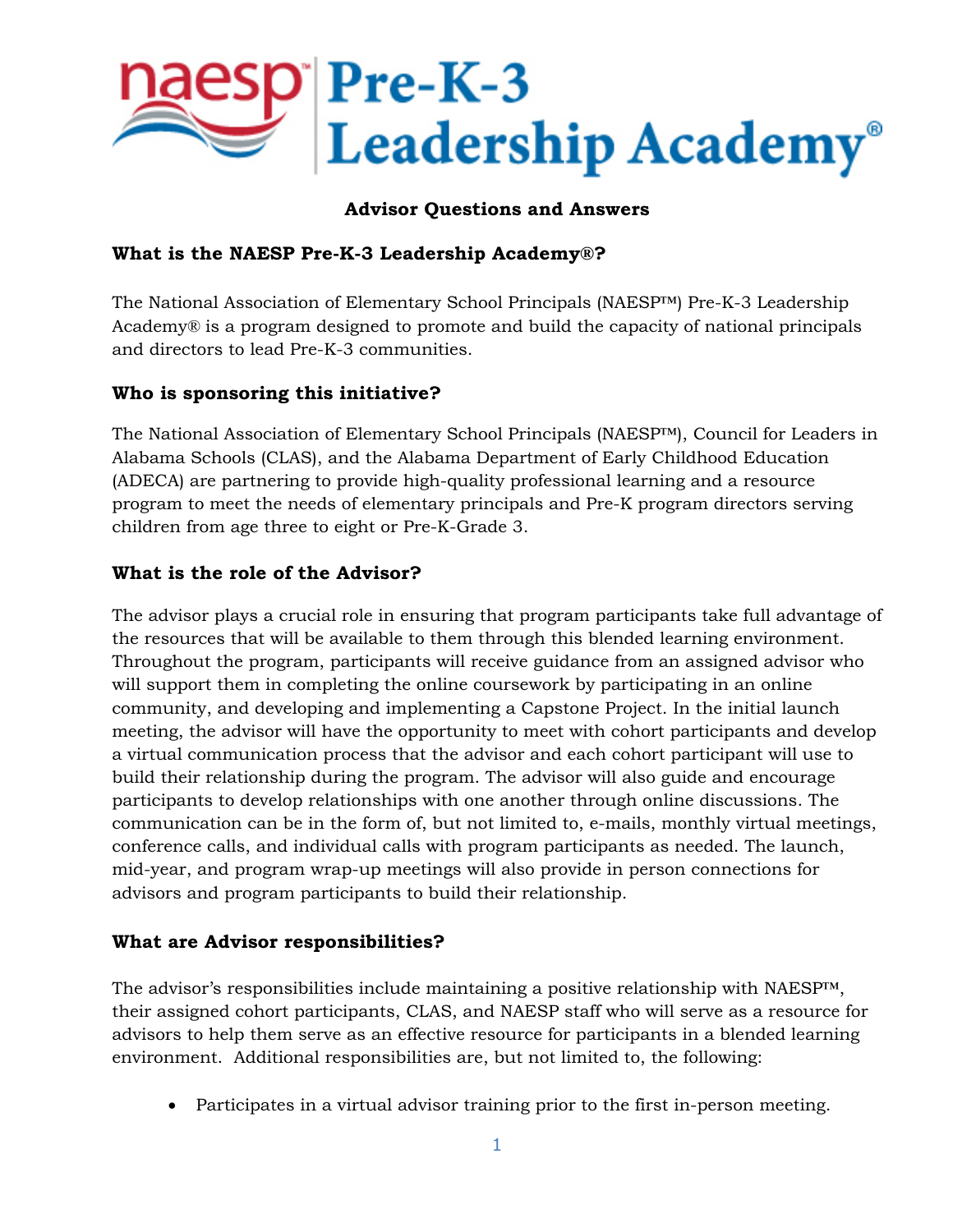- Attends and participates in three in-person meetings and one Capstone Project webinar.
- Supports, encourages, motivates, and guides assigned participants in completing course lessons and Capstone Project implementation activities within established course due date timelines.
- Facilitates group meetings and fosters interactions among participants in a virtual learning environment.
- Keeps NAESP staff informed, via email, on any learner support needs and/or technical problems with the NAESP Learning Management System (LMS).
- Posts timely written feedback in the LMS on each assigned participant's course lessons, capstone project proposal, written capstone project report, and slide presentation.
- Participates in Advisor Check-in Zoom meetings and submits timely participant progress reports.
- Reviews course lesson materials/resources and fosters LMS discussion thread interactions between participants.
- Guides assigned participants to apply their Academy learning in the development of a Capstone Project problem of practice that aligns to their chosen competency area.
- Facilitates consistent written and verbal communications via e-mails, electronic chats, and conference calls with assigned participants on a bi-weekly basis through-out the program.
- Communicates identified program requirements, changes, and/or resources to assigned program participants.
- Completes annual program self-assessment survey.

# **Will program Advisors receive training and support?**

Selected NAESP Pre-K-3 Leadership Academy® Advisors will participate in an advisor training prior to the first in-person meeting. Advisors will also receive ongoing support and guidance from CLAS and NAESP<sup>™</sup> that may consist of webinars, conference calls, individual calls, emails, and online activities.

### **Will Advisors be compensated for program participation?**

NAESP Pre-K-3 Leadership Academy® Advisors will be compensated by CLAS as specified in the Advisor contract plus limited travel expense for program participation.

# **What are characteristics of an effective Advisor?**

The following characteristics are a result of research studies which state that ongoing support via online and face-to-face components are an effective way to reinforce and improve transfer and development of adult learning. Advisors who support program participants should demonstrate the following characteristics while guiding, teaching, and coaching:

1. Meet ethical guidelines and professional standards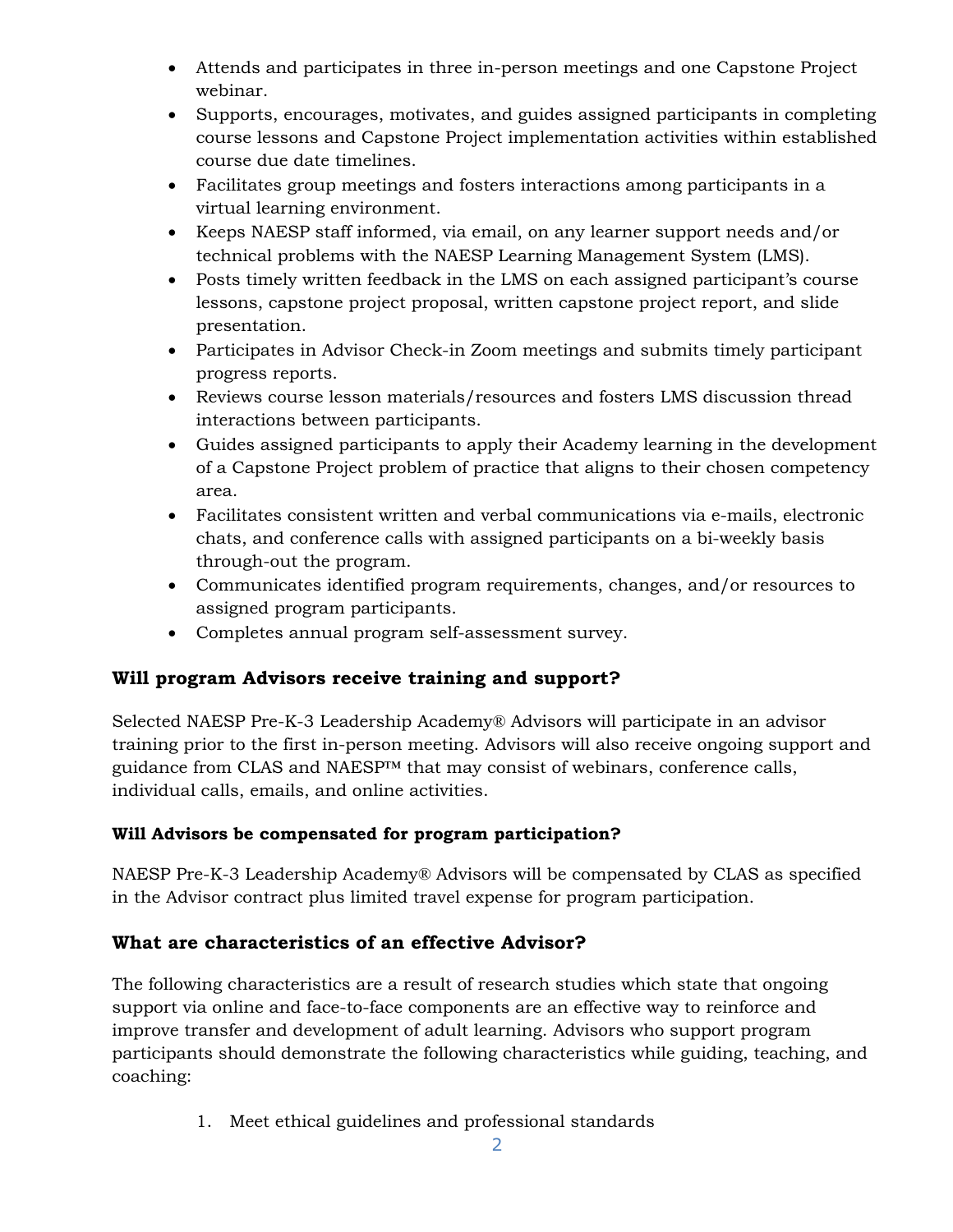- 2. Establish online coaching skills
- 3. Establish trust
- 4. Maintain a coaching presence
- 5. Utilize active listening and powerful questioning
- 6. Facilitate learning
- 7. Create awareness
- 8. Design action
- 9. Encourage goal setting
- 10. Manage progress and accountability

## **How will program content and training be delivered to participants?**

The year-long program will consist of a multifaceted and highly engaging blended professional learning environment that will include three in person and/or virtual meetings, multi-media online coursework, and collaboration with peers in a learning management system through on-line discussions and group Zoom meetings. The culminating Capstone Project will provide program participants with an opportunity to apply what they are learning to their current setting. Cohort participants will, with the guidance and support of a trained Pre-K-3 Leadership Academy® Advisor, progress through the online training program that is aligned to NAESP™'s foundational competency guide, *Leading Learning Communities: A Principal's Guide to Early Learning and the Early Grades (Pre-K–3rd Grade).* Cohort participants and advisors will also participate in three in-person and/or virtual full-day learning sessions to help take theory, learning, and content into practice.

### **What are the six competencies that characterize** *Leading Learning Communities: A Principal's Guide to Early Learning and the Early Grades (Pre-K–3rd Grade)***?**

- Understand Child Development and Its Implications for High-Quality Instruction and Interactions, Pre-K–3rd Grade
- Develop and Foster Partnerships with Families and Communities
- Embrace and Enact a Pre-K–3rd Grade Vision
- Ensure Equitable Opportunities
- Share Leadership and Build Professional Capacity
- Promote a Culture of Continuous Improvement

### **What are prerequisites for program participants?**

While the program will be particularly focused on selecting principals/directors in underperforming schools/programs, applications are encouraged and will be considered by any principal, director, or leader of a Pre-K-3 school or agency.